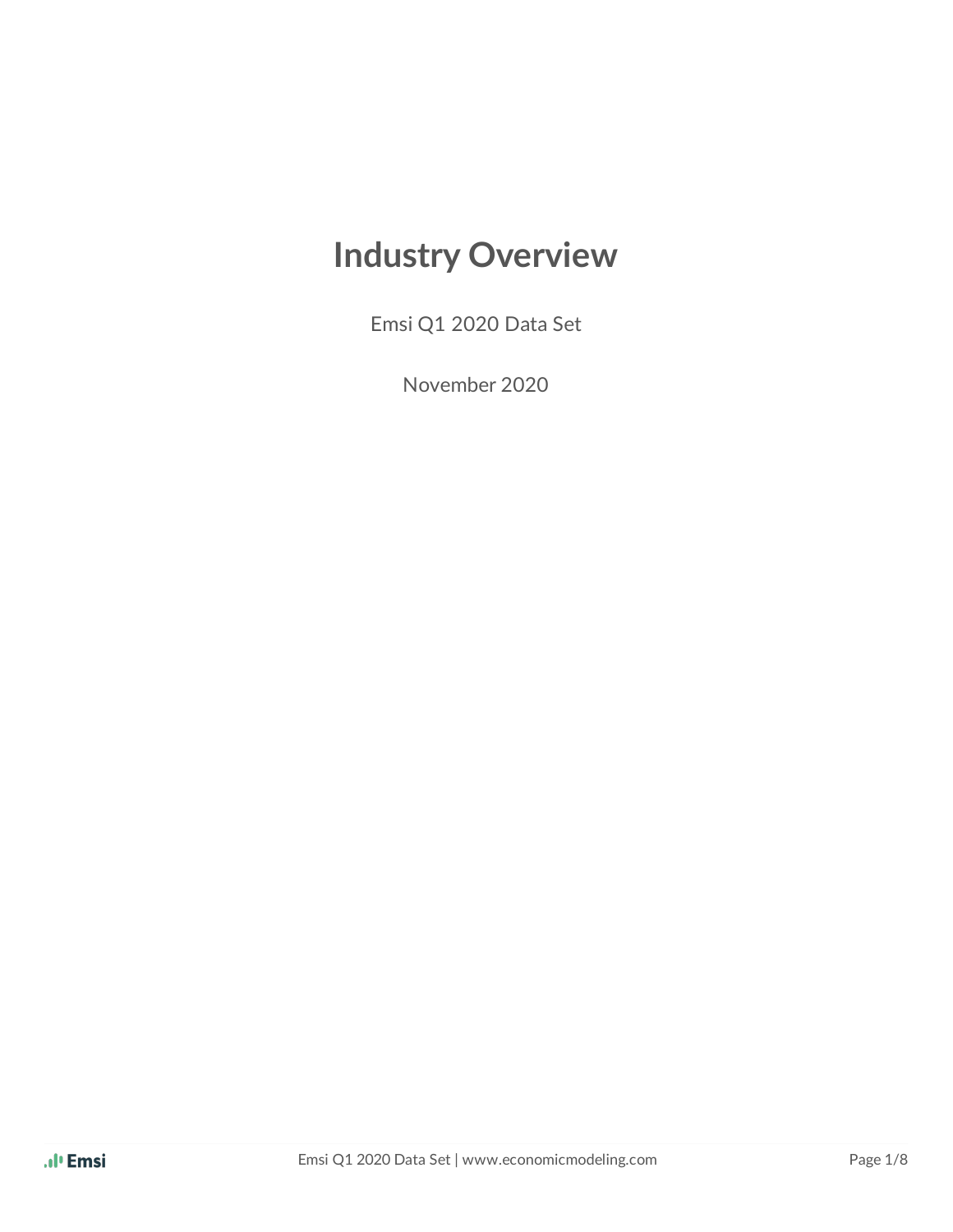## **Parameters**

**Industries:** 14 items selected. See Appendix A for details.

**Regions:** 32 items selected. See Appendix B for details.

**Timeframe:** 2019 - 2020

**Datarun:** 2020.1 – Employees and Proprietors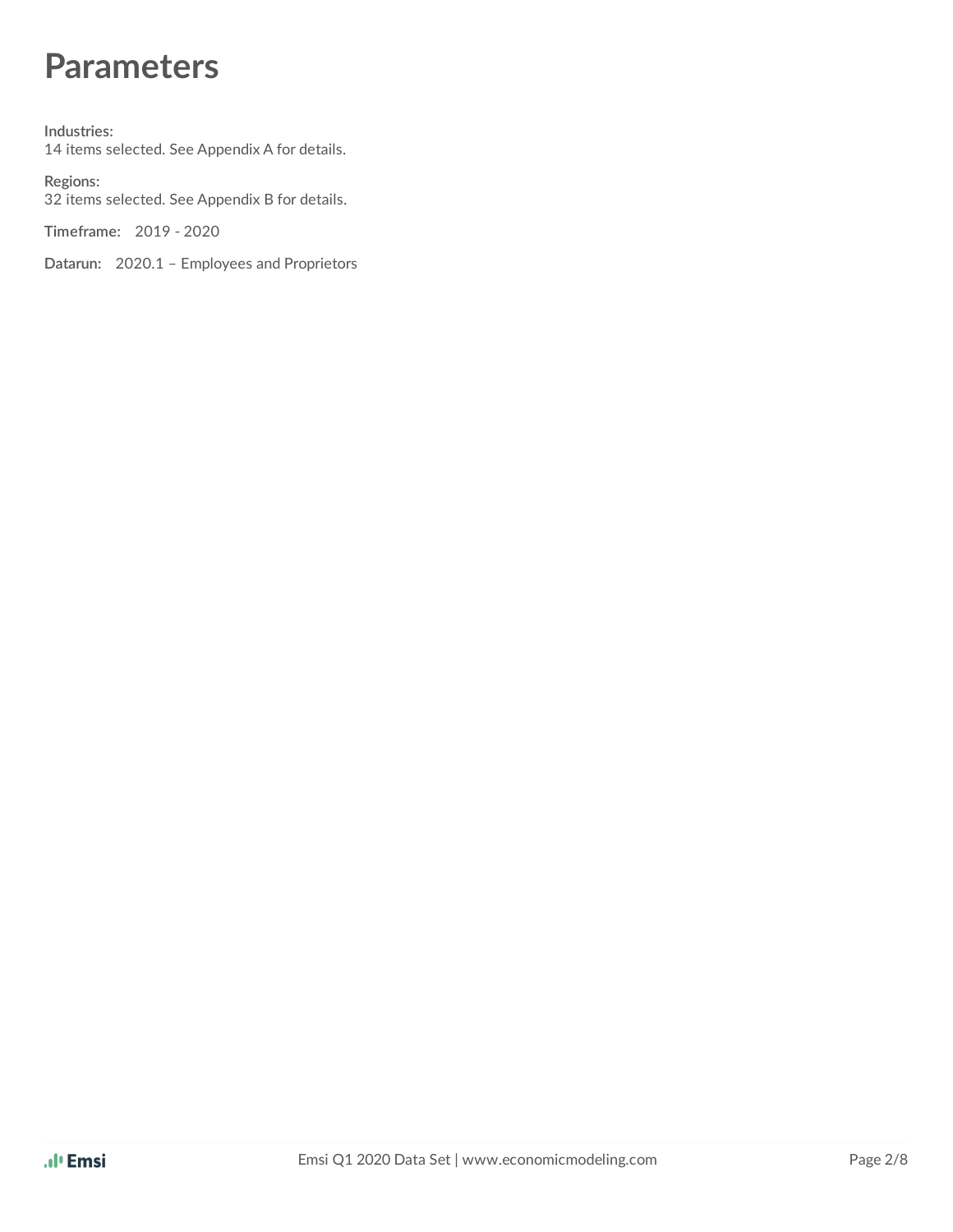### **Industry Summary for 14 Industries**

| 152,777                    | $+0.4\%$             | £22,587                   |
|----------------------------|----------------------|---------------------------|
| Jobs (2019)                | % Change (2019-2020) | Avg. Wages Per Job (2019) |
| 12% above National average | Nation: +0.4%        | Nation: £22,984           |
|                            |                      |                           |

#### **Regional Trends**



|         | Region          | 2019 Jobs | 2020 Jobs | Change | %<br>Change |
|---------|-----------------|-----------|-----------|--------|-------------|
|         | Region          | 152,777   | 153,458   | 681    | 0.4%        |
|         | Kent CC         | 55,659    | 55,806    | 147    | 0.3%        |
| ▲       | Essex CC        | 54,701    | 55,048    | 347    | 0.6%        |
|         | East Sussex CC  | 23,618    | 23,736    | 118    | 0.5%        |
| ÷       | Medway CC       | 8,501     | 8,494     | $-7$   | $-0.1%$     |
| $\star$ | Southend-on-Sea | 5,999     | 5,996     | $-3$   | $-0.1%$     |
|         | Nation          | 2,597,592 | 2,606,820 | 9,228  | 0.4%        |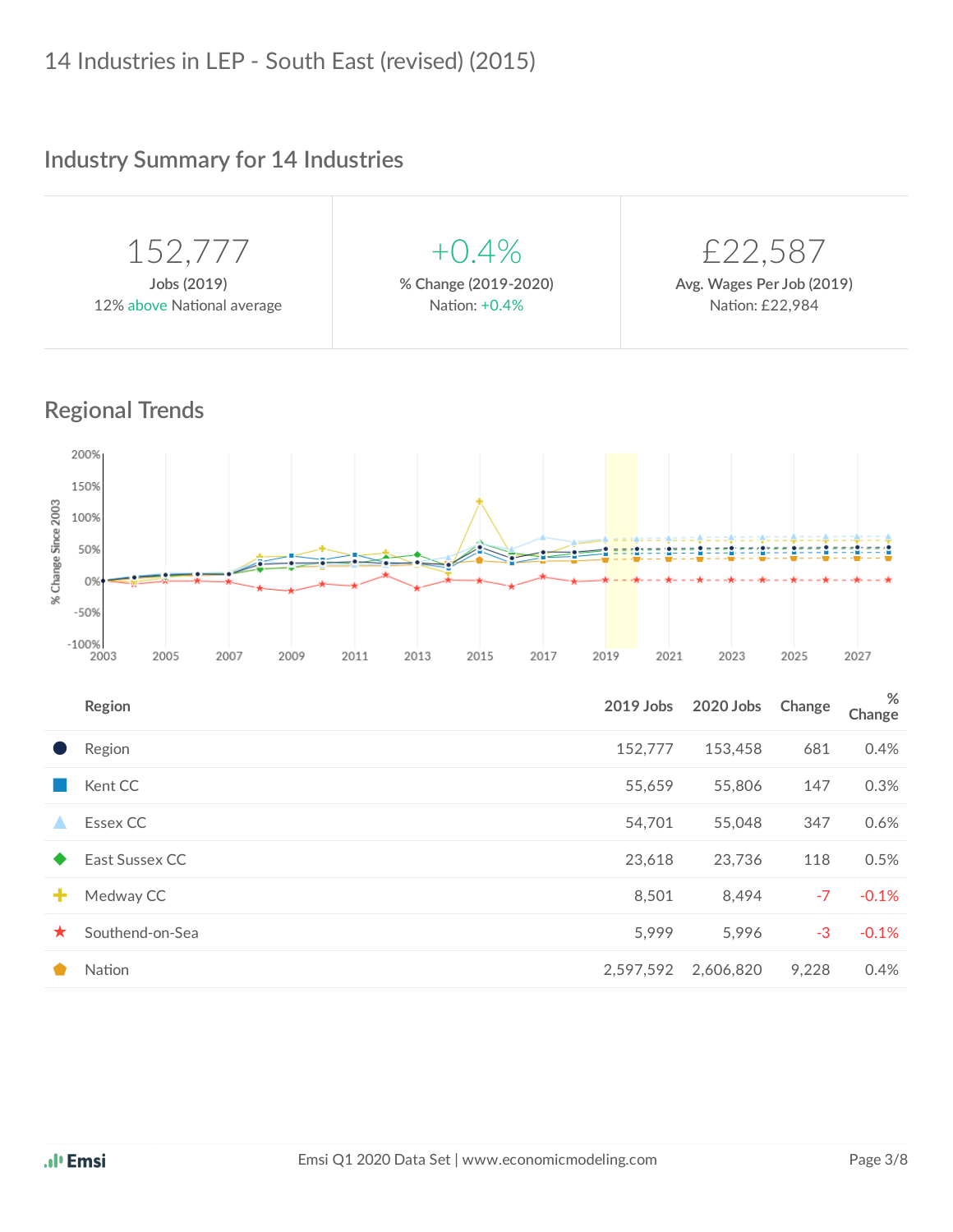### **Occupations Employed by these Industries**

| Description                                        | Employed in<br>Industry<br>Group (2019) | % of Total Jobs in<br><b>Industry Group</b><br>(2019) |
|----------------------------------------------------|-----------------------------------------|-------------------------------------------------------|
| Care workers and home carers                       | 41,221                                  | 27.0%                                                 |
| <b>Nurses</b>                                      | 7,389                                   | 4.8%                                                  |
| Nursery nurses and assistants                      | 5,674                                   | 3.7%                                                  |
| Nursing auxiliaries and assistants                 | 5,139                                   | 3.4%                                                  |
| Welfare and housing associate professionals n.e.c. | 4,780                                   | 3.1%                                                  |

#### **National Industry Gender Breakdown**

| Gender  | 2016 Jobs |
|---------|-----------|
| Males   | 23.0%     |
| Females | 77.0%     |
|         |           |

#### **National Industry Age Breakdown**

| Age       | 2016 Jobs                                                                                                                      |
|-----------|--------------------------------------------------------------------------------------------------------------------------------|
| 16-24     | $10.5\%$                                                                                                                       |
| 25-34     | 20.9%<br>$\sim 1000$ m $^{-1}$                                                                                                 |
| $35 - 44$ | 21.1%<br><b>Contract Contract</b>                                                                                              |
| 45-54     | 27.7%<br><b>Contract Contract Contract Contract Contract Contract Contract Contract Contract Contract Contract Contract Co</b> |
| 55-64     | $16.7\%$                                                                                                                       |
| $65+$     | $3.0\%$                                                                                                                        |
|           |                                                                                                                                |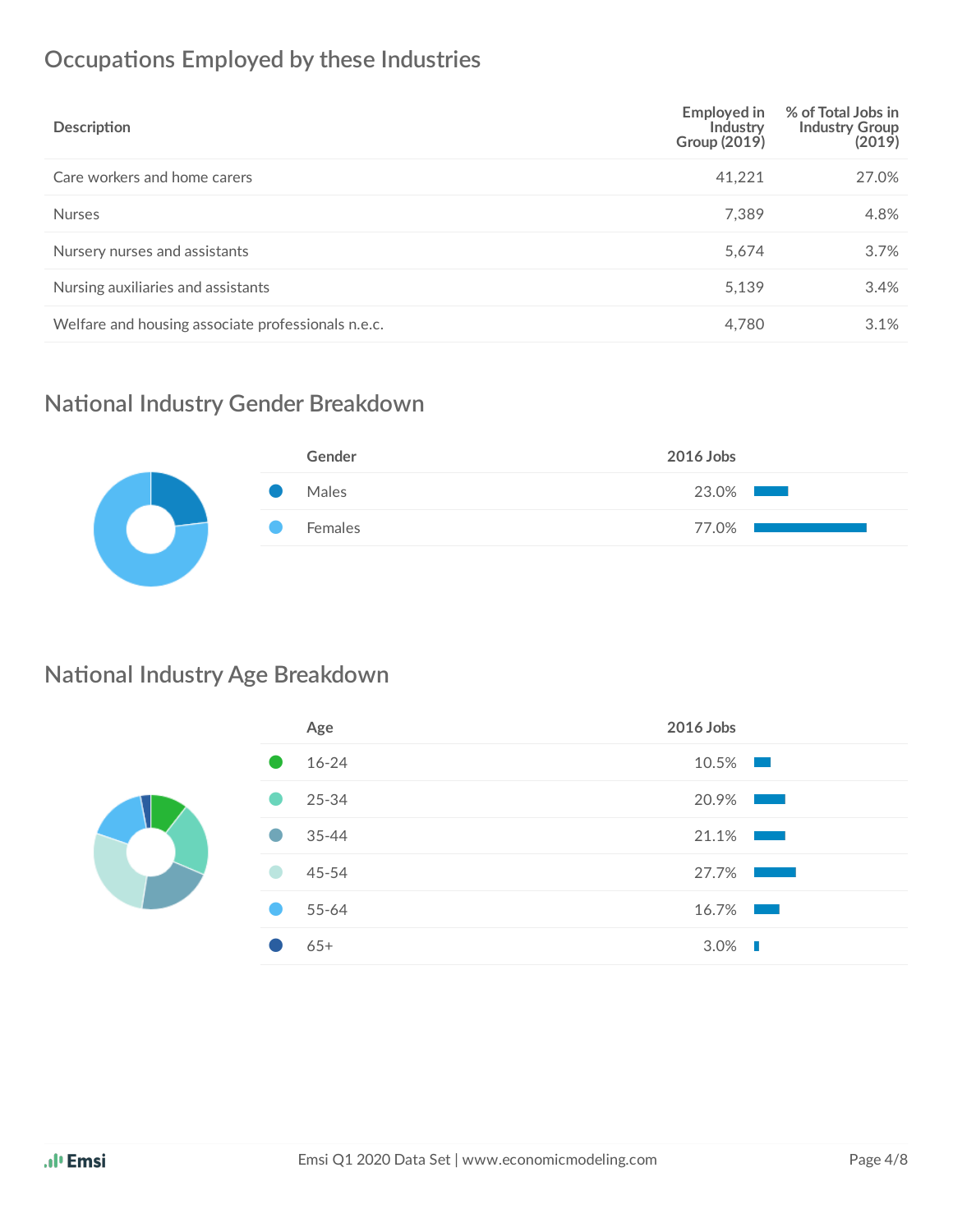### **Gross Value Added (GVA)**

| $f$ 7h          | £964.3m               | £18.6m                                              | £3.7b                   |
|-----------------|-----------------------|-----------------------------------------------------|-------------------------|
| Earnings (2016) | Capital Income (2016) | <b>Taxes on Production less</b><br>Subsidies (2016) | <b>Total GVA (2016)</b> |

### **Industry Requirements**

| <b>Purchases from</b>                                                              | In-region<br><b>Purchases</b> | Imported<br><b>Purchases</b> | Total<br><b>Purchases</b> |
|------------------------------------------------------------------------------------|-------------------------------|------------------------------|---------------------------|
| Other social work activities without accommodation n.e.c.                          | £190,720.619                  | £59,924,270                  | £250,644,889              |
| Temporary employment agency activities                                             | £99.527.840                   | £57.747.042                  | £157,274,882              |
| Other research and experimental development on natural sciences and<br>engineering | £62,573,355                   | £61.652.313                  | £124,225,667              |
| Social work activities without accommodation for the elderly and<br>disabled       | £106.697.688                  | £15.394.334                  | £122.092.021              |
| Other residential care activities                                                  | £118,678,965                  | £2,503,574                   | £121.182.539              |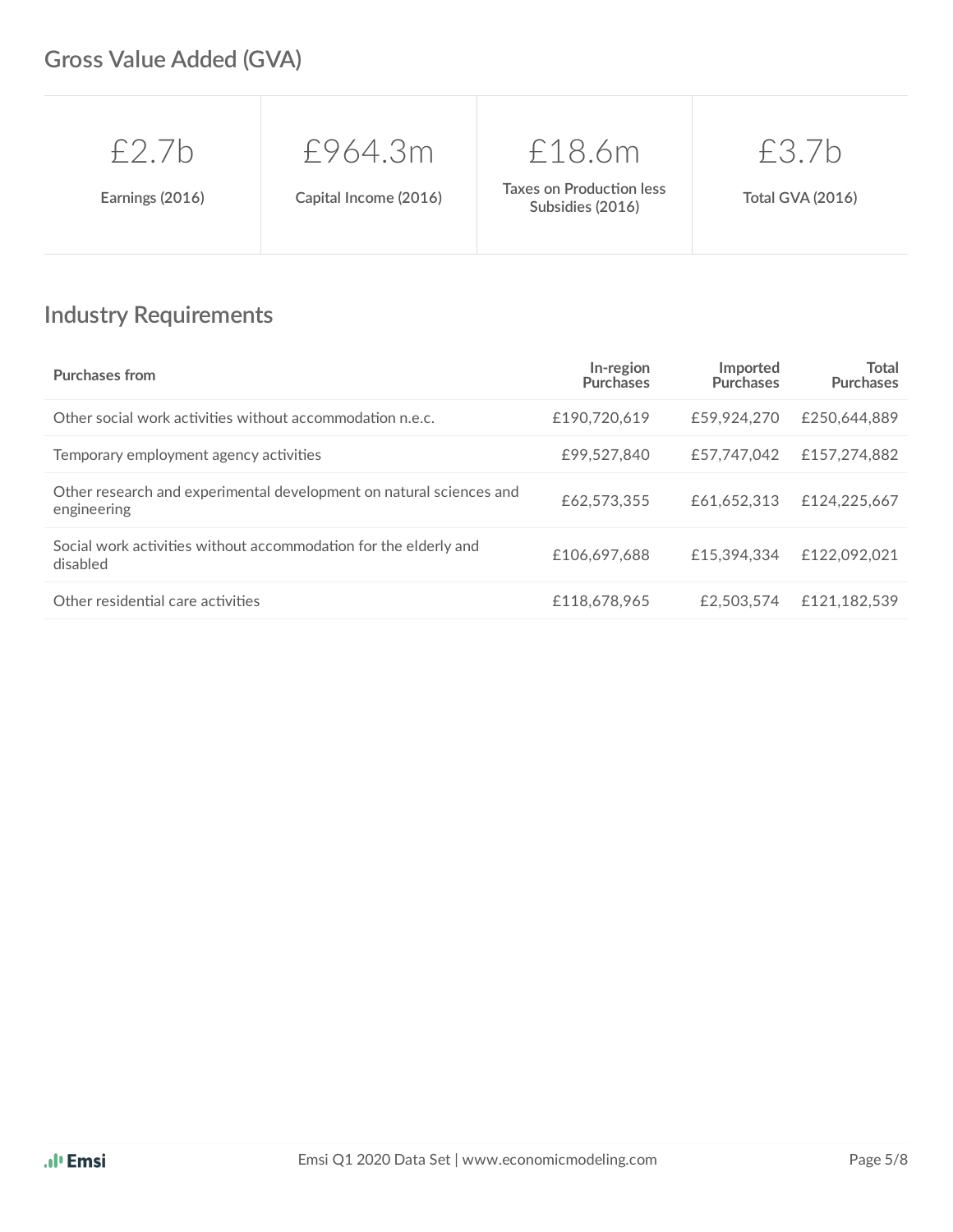# **Appendix A - Industries**

| Code | Description                                                                                                                                       | Code | Description                                                                                    |  |
|------|---------------------------------------------------------------------------------------------------------------------------------------------------|------|------------------------------------------------------------------------------------------------|--|
| 3250 | Manufacture of medical and dental<br>instruments and supplies                                                                                     | 8710 | Residential nursing care activities                                                            |  |
| 7219 | 8720<br>Other research and experimental<br>development on natural sciences and<br>engineering                                                     |      | Residential care activities for learning<br>disabilities, mental health and substance<br>abuse |  |
| 7220 | Research and experimental development<br>on social sciences and humanities                                                                        | 8730 | Residential care activities for the elderly<br>and disabled                                    |  |
|      |                                                                                                                                                   | 8790 | Other residential care activities                                                              |  |
| 8412 | Regulation of the activities of providing<br>health care, education, cultural services<br>and other social services, excluding social<br>security | 8810 | Social work activities without<br>accommodation for the elderly and<br>disabled                |  |
| 8430 | Compulsory social security activities                                                                                                             | 8891 | Child day-care activities                                                                      |  |
| 8623 | Dental practice activities                                                                                                                        | 8899 | Other social work activities without                                                           |  |
| 8690 | Other human health activities                                                                                                                     |      | accommodation n.e.c.                                                                           |  |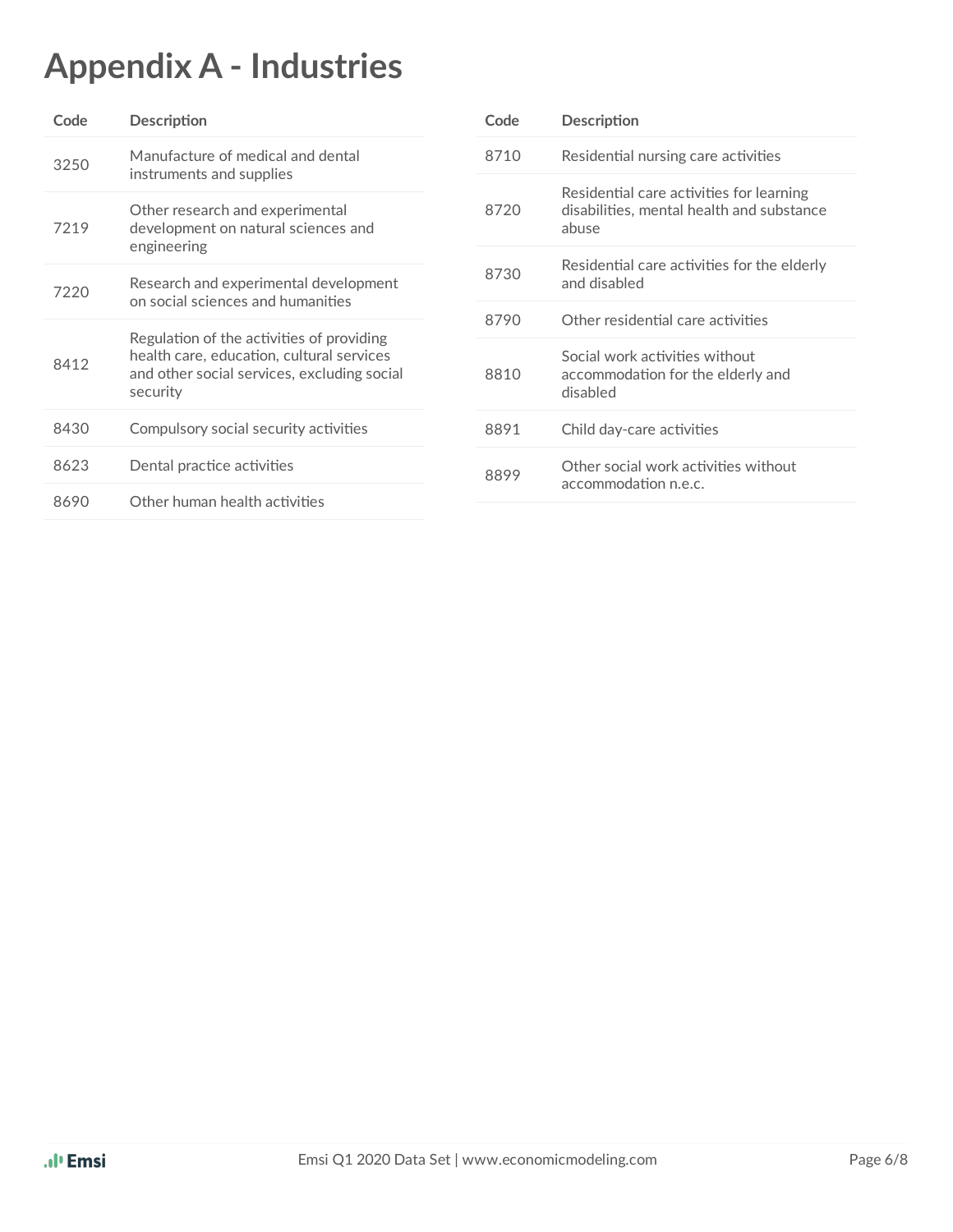# **Appendix B - Regions**

| Code      | Description          | Code      | Description                  |
|-----------|----------------------|-----------|------------------------------|
| E06000033 | Southend-on-Sea      | E07000074 | Maldon                       |
| E06000034 | Thurrock             | E07000075 | Rochford                     |
| E06000035 | Medway               | E07000076 | Tendring                     |
| E07000061 | Eastbourne           | E07000077 | Uttlesford                   |
| E07000062 | Hastings             | E07000105 | Ashford                      |
| E07000063 | Lewes                | E07000106 | Canterbury                   |
| E07000064 | Rother               | E07000107 | Dartford                     |
| E07000065 | Wealden              | E07000108 | Dover                        |
| E07000066 | Basildon             | E07000109 | Gravesham                    |
| E07000067 | <b>Braintree</b>     | E07000110 | Maidstone                    |
| E07000068 | Brentwood            | E07000111 | Sevenoaks                    |
| E07000069 | Castle Point         | E07000112 | Shepway                      |
| E07000070 | Chelmsford           | E07000113 | Swale                        |
| E07000071 | Colchester           | E07000114 | Thanet                       |
| E07000072 | <b>Epping Forest</b> | E07000115 | <b>Tonbridge and Malling</b> |
| E07000073 | Harlow               | E07000116 | Tunbridge Wells              |